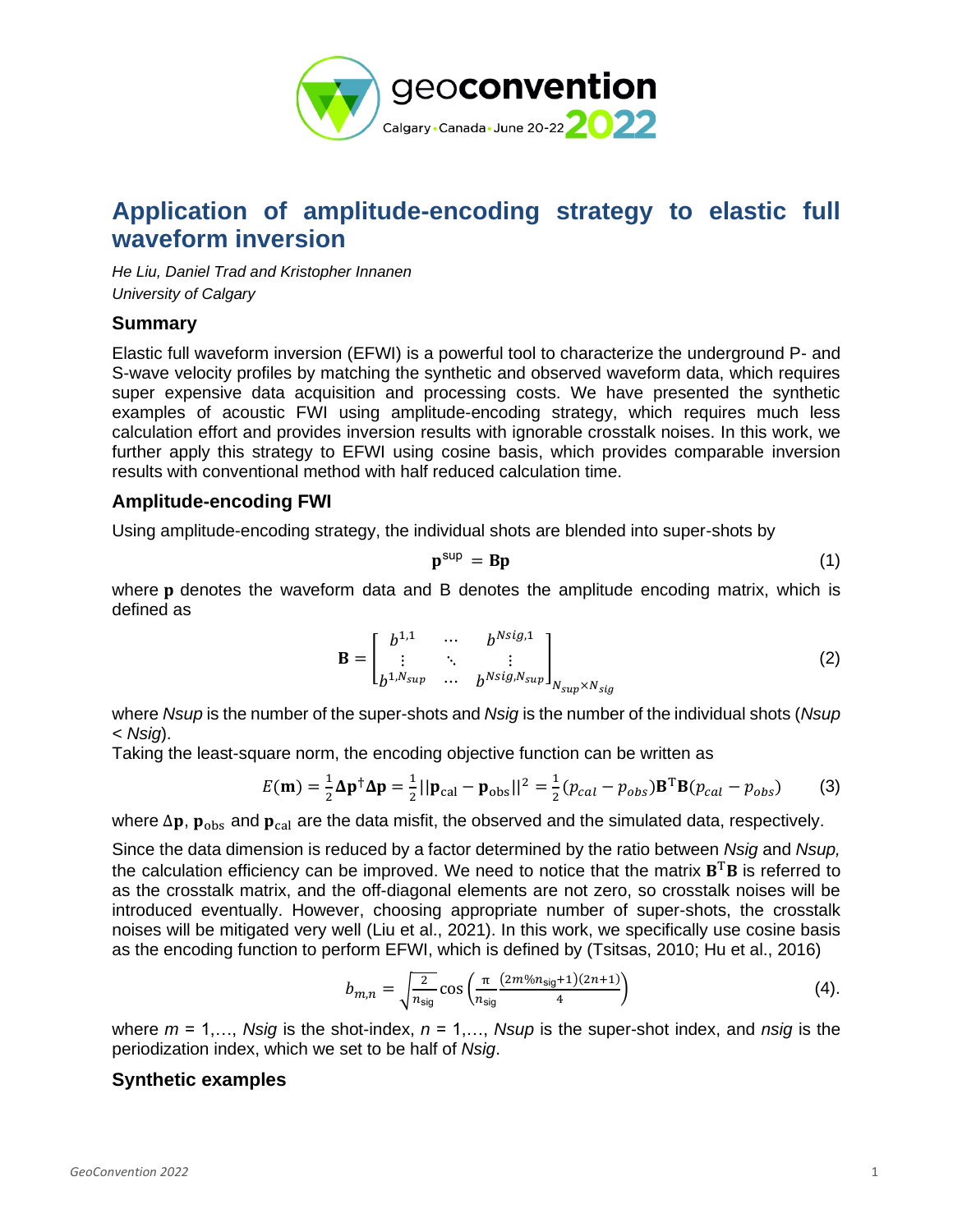

We use a subsampled Marmousi II elastic model with a distance of 4300 m and a depth of 1500 m in a grid of 430 by 150 cells with 10 meters size each. This model consists of a 200 m thick water layer above. The true and initial models are shown in Fig 1, we only perform EFWI for vp and vs in this work.



*Fig 1: The subsampled Marmousi II model: a) and b) true vp and vs models; c) and d) initial vp and vs models.*

We generate synthetic shot gathers for 80 explosive sources and deploy 400 two–component receivers. The central frequency is 10 Hz. The sources and receivers are evenly distributed at depth 20 and 30 meters, respectively. In this experiment, we blend all 80 individual shots into 40 super-shots, the encoding and crosstalk matrices are shown in Fig 2. In the conventional FWI case, all the sources are fired individually and shot gathers are recorded separately, so the encoding and crosstalk matrices are both identity matrices. While in the amplitude-encoding case, we apply different amplitude weights (shown in Fig 2b) to the shot gathers to compose supershots, whose number is reduced by half compared to the conventional case.



*Fig 2: The amplitude-encoding and crosstalk matrices: a) and c) are for conventional FWI; b) and d) are for amplitude-encoding using cosine basis.*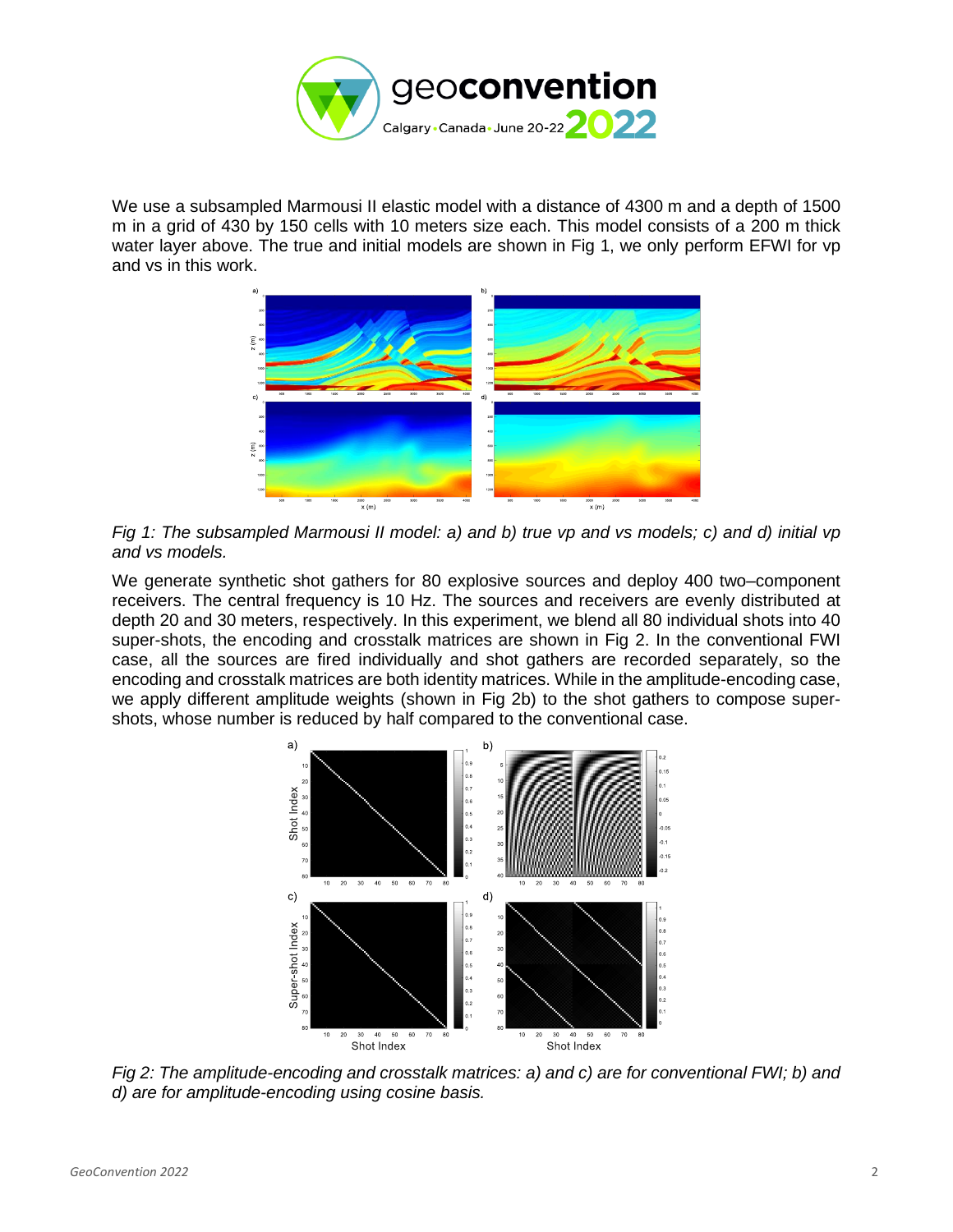

In this work, we use the IFOS2d software (Bohlen et al., 2016) to do the experiments. Rather than set the iteration times for our tests, we use an abort criterion to control the inversion progress, which is the defined by the relative misfit change within the last two iterations. If the relative change is smaller than one percent, the inversion process stops. The inversion results are shown in Fig 3. The left column are inverted vp models and the right column are inverted vs models displayed under the same scale separately. When we compare the results by both methods, we can barely notice any introduced crosstalk noises, the fine layers with high velocities can be recovered very well.



*Fig 3: Inversion results by both conventional and amplitude-encoding FWI: a) and c) are inverted vp models, b) and d) are inverted vs models.*

Additionally, vertical vp and vs profiles at 2.4 km of the initial model and inversion results are compared with the true modes in Fig 4. The black and red lines are the true and initial models, respectively. The blue lines are the vertical profiles by conventional method, which contains a lot of fine details, as for the orange lines by amplitude-encoding FWI, we can see there's minor difference at the fine high-velocity layers. However, it only takes only half of the calculation effort.



*Fig 4: Depth profiles at distance 2.4 km of the initial model and inversion results are compared with the true model for the Marmousi II model: P-wave velocity (left), S-wave velocity (right).*